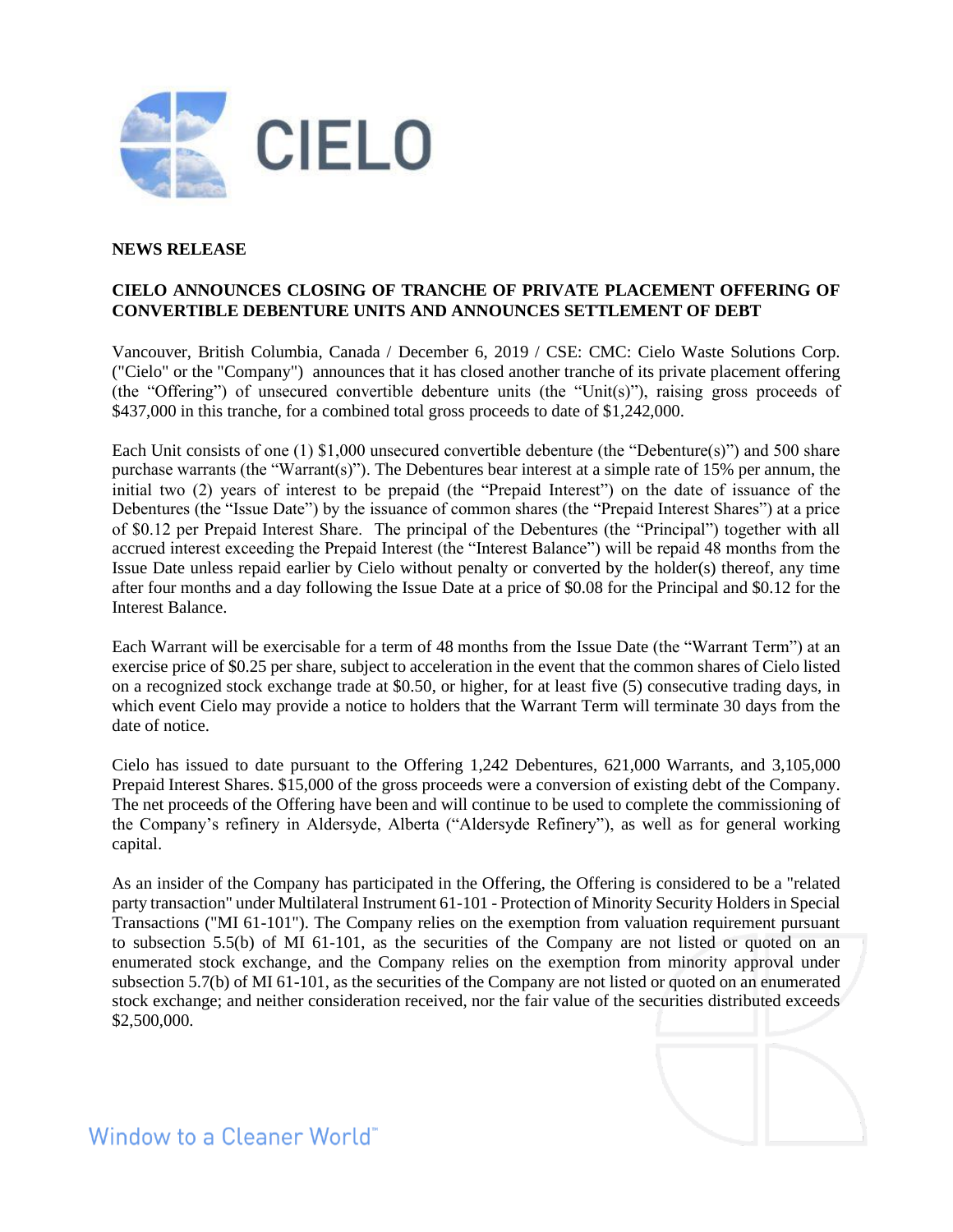

Although the Offering is non-brokered, the Company may, as determined in its sole discretion, pay reasonable customary brokers' and/or finders' commissions in connection with the completion of the Offering of up to 8% of the gross proceeds raised by such broker(s)/finder(s) and up to 8% of the total number of common shares that would be issued to subscribers introduced by such broker(s)/finder(s) if 100% of the Principal under the Debentures is converted. With respect to the \$1,242,000 closed in the Offering to date, Cielo has paid \$60,400 to finders and issued 644,000 finder warrants, exercisable at \$0.12 per share for 48 months from the date of issuance.

All securities issued pursuant to the Offering are subject to a statutory 4 month hold period.

## SHARES FOR DEBT

In addition to the Offering, Cielo has agreed to settle amounts owing to certain of its contractors for an aggregate of \$112,280 by the issuance of 1,247,556 common shares at a deemed price per share of \$0.09. The shares are subject to a statutory hold period of 4 months from the date of issue.

Join Cielo shareholders on 8020 Connect:<http://connects.digital/cielo1>

On behalf of the Board of Directors of the Company.

### **Cielo Waste Management**

"Don Allan" Don Allan, President/CEO/Director

#### **About Cielo Waste Solutions Corp.**

**Cielo Waste Solutions Corp.** is a publicly traded company with its shares listed to trade on the Canadian Securities Exchange ("CSE") under the symbol "CMC". Cielo is a waste to renewable energy company with a game changing technology engineered to help solve the world's garbage crisis. Cielo's technology transforms landfill garbage into renewable diesel, kerosene (jet fuel) and naphtha fuels. Cielo's proven and patent-pending technology is currently being deployed in the Company's Aldersyde, Alberta green refinery where wood waste is currently being converted into renewable fuels.

Cielo is headquartered in Alberta, Canada with plans to build and operate green refineries across North America and globally.

Cielo has already begun expanding its footprint by signing multiple Memorandums of Understanding pursuant to which third parties are in negotiation with Cielo to build, at no cost to Cielo, Joint Venture Refineries in Grande Prairie, Calgary, Medicine Hat, Brooks and Lethbridge, Alberta. Each JV Refinery is projected to cost approximately \$25M +/- to build, commission and place on production. Cielo will be the general contractor and operator of all of the proposed JV Refineries. The feedstock that will be used in the Company's green refineries is the world's most available and inexpensive feedstock – garbage; including household, commercial/construction/demolition garbage, used tires, railway ties and telephone poles as well as all types of plastic that currently cannot be recycled.